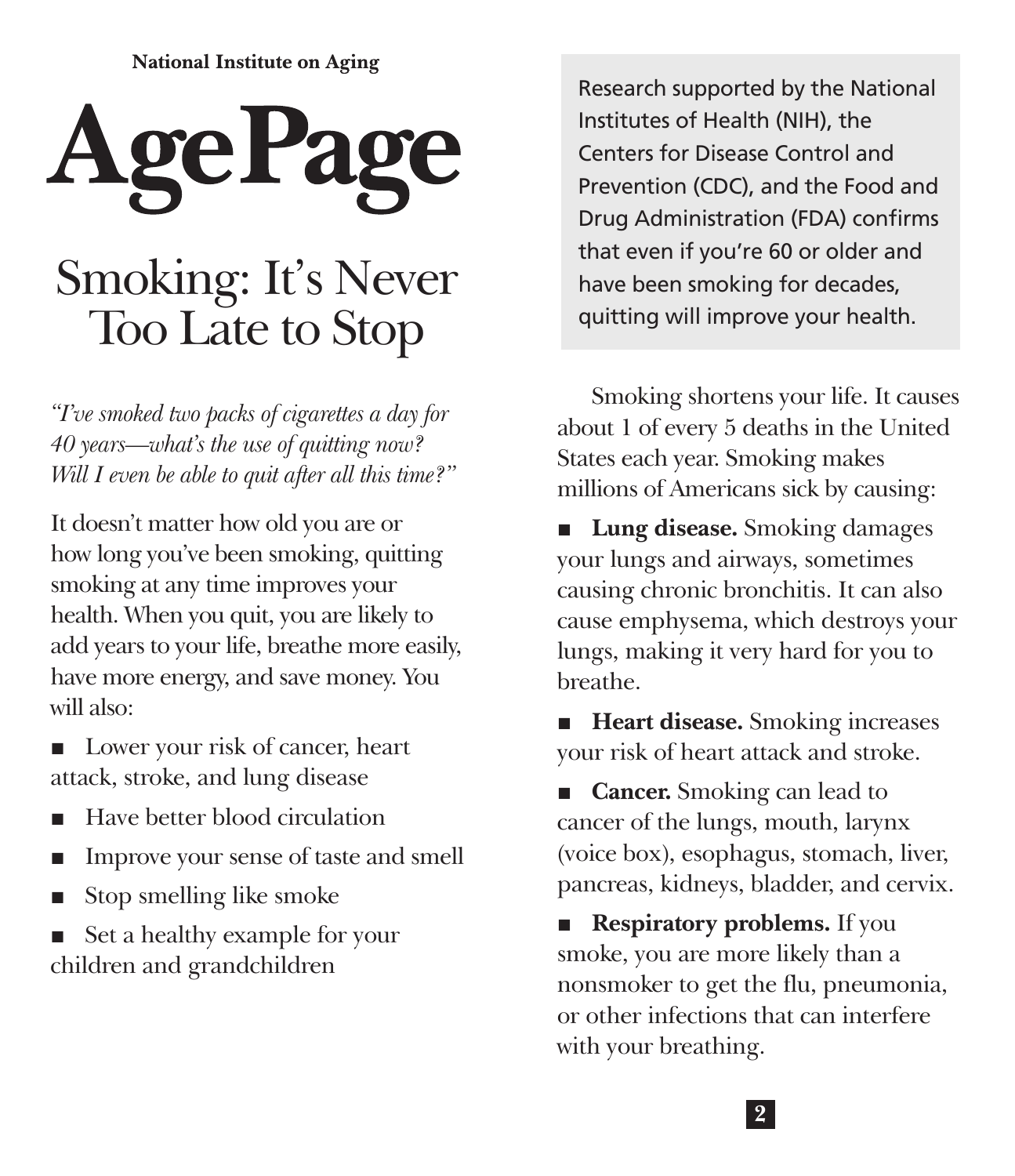■ **Osteoporosis.** If you smoke, your chance of developing [osteoporosis](https://www.bones.nih.gov/health-info/bone/osteoporosis/osteoporosis-ff) (weak bones) is greater.

**Eye diseases.** Smoking increases the risk of eye diseases that can lead to vision loss and blindness, including cataracts and age-related macular degeneration (AMD).

■ **Diabetes.** Smokers are more likely to develop type 2 diabetes than nonsmokers, and smoking makes it harder to control diabetes once you have it. [Diabetes](https://www.nia.nih.gov/health/diabetes-older-people) is a serious disease that can lead to blindness, heart disease, nerve disease, kidney failure, and amputations.

Smoking can also make muscles tire easily, make wounds harder to heal, increase the risk of erectile dysfunction in men, and make skin become dull and wrinkled.

## Nicotine Is a Drug

Nicotine is the drug in tobacco that makes cigarettes so addictive. Although some people who give up smoking have no withdrawal symptoms, many people continue to have strong cravings for cigarettes. They also may feel grumpy, hungry, or [tired](https://www.nia.nih.gov/health/fatigue). Some people have headaches, feel [depressed,](https://www.nia.nih.gov/health/depression-and-older-adults) or have

problems [sleeping](https://www.nia.nih.gov/health/good-nights-sleep) or concentrating. These symptoms fade over time.

## Help with Quitting

Many people say the first step to quitting smoking successfully is to make a firm decision to quit and pick a definite date to stop. Make a plan to deal with the situations that trigger your urge to smoke and to cope with cravings. You may need to try many approaches to find what works best for you. For example, you might:

- [Talk with your doctor.](https://www.nia.nih.gov/health/why-being-able-talk-your-doctor-matters)
- Read self-help information.
- Go to individual or group counseling.
- Download the mobile apps or sign up for the text messaging service at *<https://60plus.smokefree.gov/resources/mobile-tools>*.
- Ask a friend for help.
- Think of what you can do with the money you spend on cigarettes and set up a rewards system.
- Take a walk or try a new physical [activity](https://www.nia.nih.gov/health/exercise-and-physical-activity-getting-fit-life) you enjoy.
- Take medicine to help with symptoms of nicotine withdrawal.

Some people worry about gaining weight if they quit. If that concerns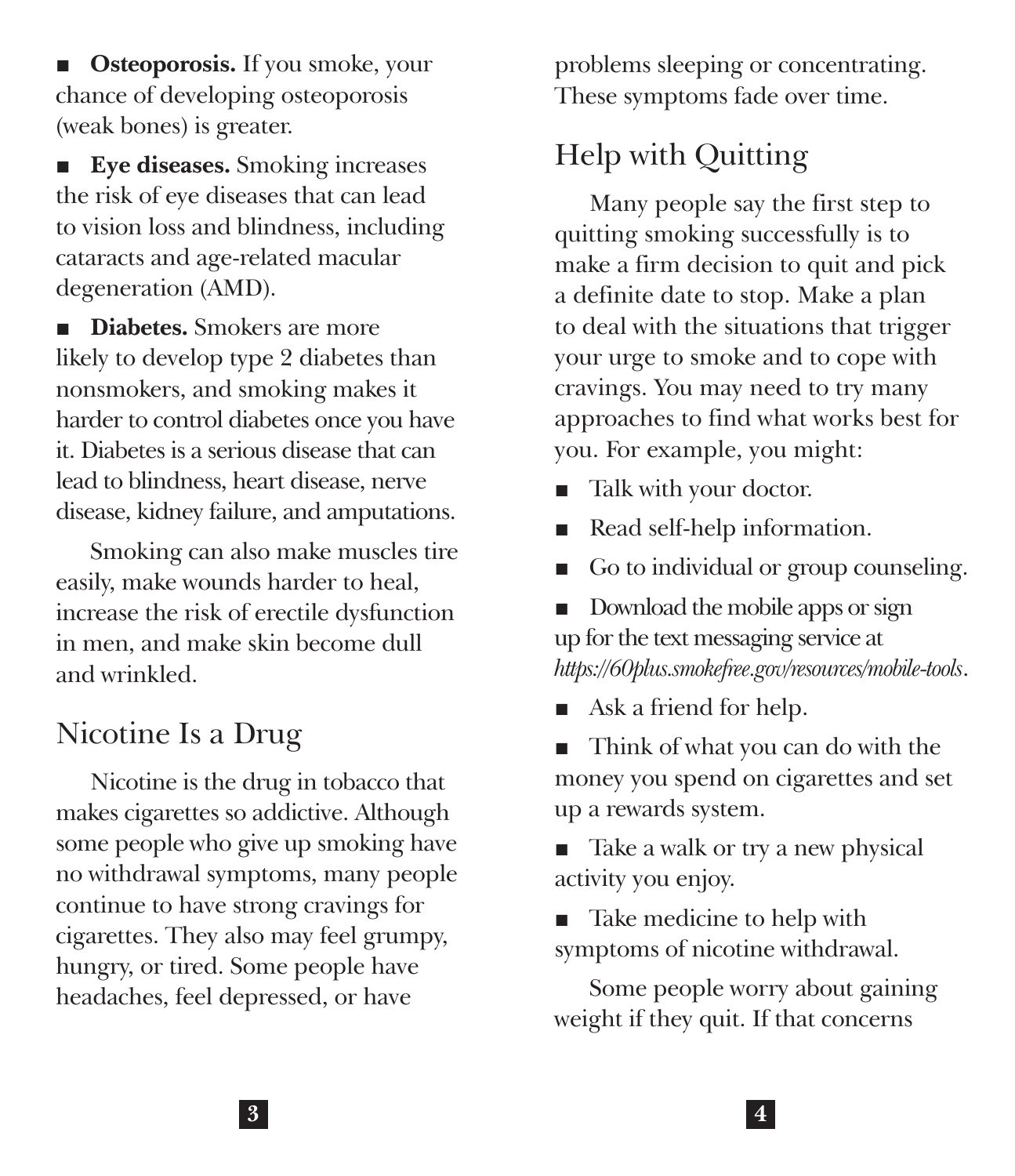you, make a plan to exercise and be physically active when you quit—it may distract you from your cravings and is important for healthy aging.

## Breaking the Addiction

When you quit smoking, you may need support to cope with your body's desire for nicotine. Nicotine replacement products help some smokers quit. You can buy gum, patches, or lozenges over the counter.

There are also prescription medications that may help you quit. A nicotine nasal spray or inhaler can reduce withdrawal symptoms and make it easier for you to quit smoking.

Other drugs may also help with withdrawal symptoms. [Talk with your](https://www.nia.nih.gov/health/what-do-i-need-tell-doctor)  [doctor](https://www.nia.nih.gov/health/what-do-i-need-tell-doctor) about which [medicines](https://www.nia.nih.gov/health/safe-use-medicines-older-adults) might be best for you.

#### Cigars, Pipes, Hookahs, Chewing Tobacco, and Snuff Are Not Safe

Some people think smokeless tobacco (chewing tobacco and snuff), pipes, and cigars are safe alternatives to cigarettes. They are not. Smokeless tobacco causes cancer of the mouth and pancreas. It also causes precancerous lesions (known as [oral leukoplakia](https://www.cancer.gov/types/head-and-neck/patient/adult/lip-mouth-treatment-pdq)), [gum](https://www.nia.nih.gov/health/taking-care-your-teeth-and-mouth)  [problems](https://www.nia.nih.gov/health/taking-care-your-teeth-and-mouth), and nicotine addiction. Pipe and cigar smokers may develop cancer of the mouth, lip, larynx, esophagus, and bladder. Those who inhale when smoking are also at increased risk of getting lung cancer as well as heart disease, chronic bronchitis, [chronic](https://www.nhlbi.nih.gov/health-topics/copd)  [obstructive pulmonary disease,](https://www.nhlbi.nih.gov/health-topics/copd) and emphysema. [Using a hookah to smoke](https://www.cdc.gov/tobacco/data_statistics/fact_sheets/tobacco_industry/hookahs/index.htm)  [tobacco](https://www.cdc.gov/tobacco/data_statistics/fact_sheets/tobacco_industry/hookahs/index.htm) poses many of the same health risks as cigarette smoking.

### Secondhand Smoke Is Dangerous

Secondhand smoke created by cigarettes, cigars, and pipes can cause serious health problems for family, friends, and even pets of smokers. Secondhand smoke is especially dangerous for people who already have lung or heart disease. In adults, secondhand smoke can cause heart disease and lung cancer. In babies, it can increase the risk of [sudden infant](https://medlineplus.gov/suddeninfantdeathsyndrome.html)  [death syndrome \(SIDS\),](https://medlineplus.gov/suddeninfantdeathsyndrome.html) which is the unexplained death of a baby younger than 1 year of age. Children are also more likely to have lung problems, ear infections, and severe asthma if they are around secondhand smoke.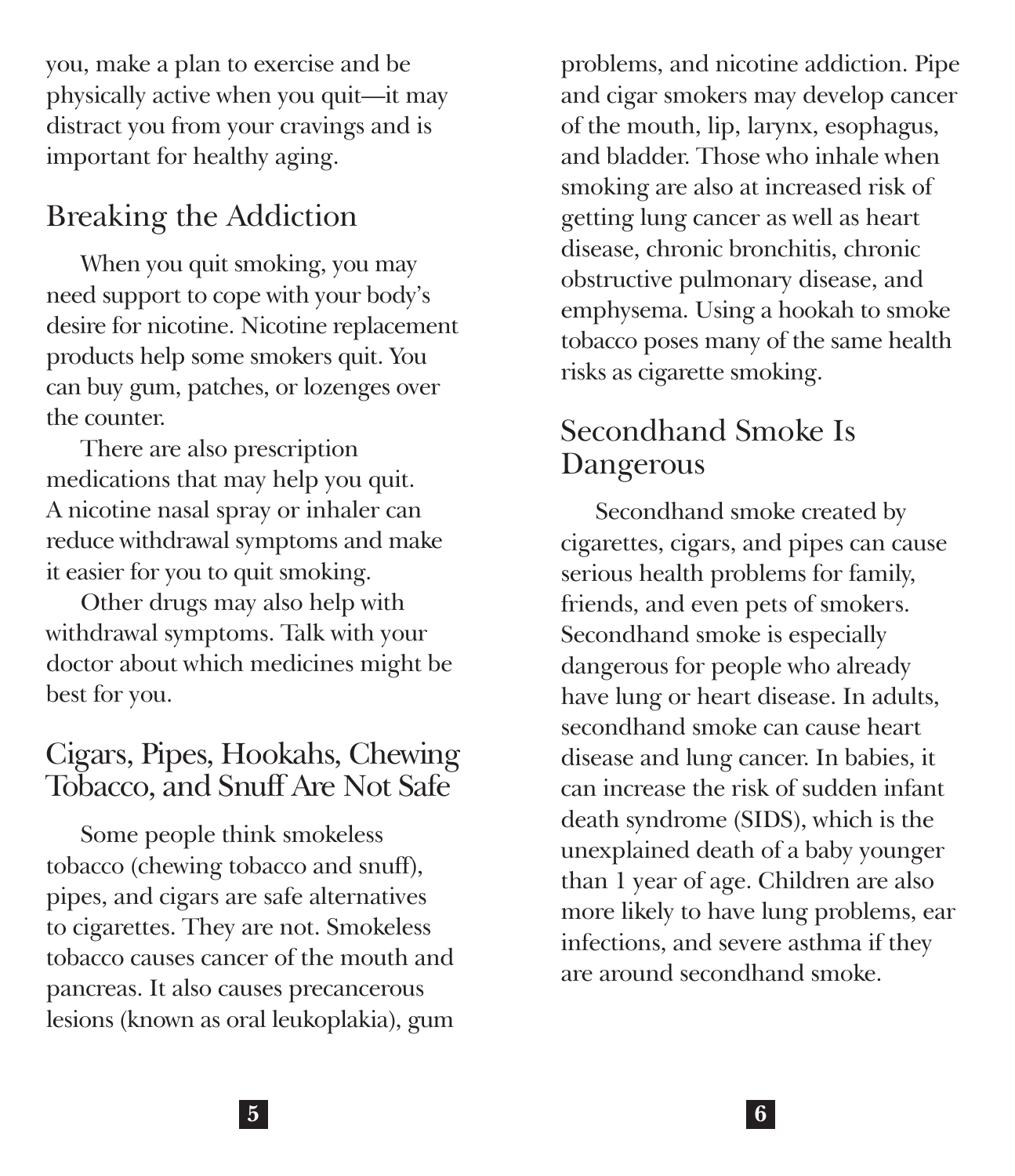#### Get the Facts About E-Cigarettes

Electronic cigarettes, or [e-cigarettes,](https://www.cdc.gov/tobacco/basic_information/e-cigarettes/pdfs/Electronic-Cigarettes-Infographic-508.pdf) deliver nicotine, flavor, and other chemicals that are inhaled by the user. They are sometimes called "e-cigs," "e-hookahs," "mods," "vape pens," "vapes," or "tank systems," and may look like regular cigarettes, pens, or even USB sticks. They may contain harmful substances like lead and cancer-causing chemicals, in addition to nicotine, which is addictive. Some flavorings in e-cigarettes have been linked to lung disease. Scientists are still studying the long-term effects e-cigarettes may have on your health. The U.S. Food and Drug Administration (FDA) has not approved e-cigarettes as a quitsmoking aid. There is limited evidence that they help smokers quit.

## Good News About Quitting

The good news is that after you quit smoking, even in your 60s, 70s, or beyond:

■ Your heart rate and blood pressure drop to more normal levels.

■ Your nerve endings begin to regenerate, so you can smell and taste better.

■ Your lungs, heart, and circulatory system will begin to function better.

■ You will cough and feel out of breath less often.

■ Your chance of having a heart attack or stroke will drop.

■ Your breathing will improve.

■ Your chance of getting cancer will be lower.

No matter how old you are, all these health benefits are important reasons to make a plan to stop smoking.

#### Call a Smoking Quitline

A trained counselor can help you stop smoking or stay on track. You can call:

The [National Cancer Institute's](https://www.cancer.gov/) Smoking Quitline, **1-877-448-7848 (1-877-44U-QUIT)**

■ [Smokefree.gov,](https://smokefree.gov/) which connects you with your State's Quitline, **1-800-784-8669 (1-800-QUITNOW)**

■ Veterans Smoking Quitline,

**1-855-784-8838 (1-855-QUITVET)**